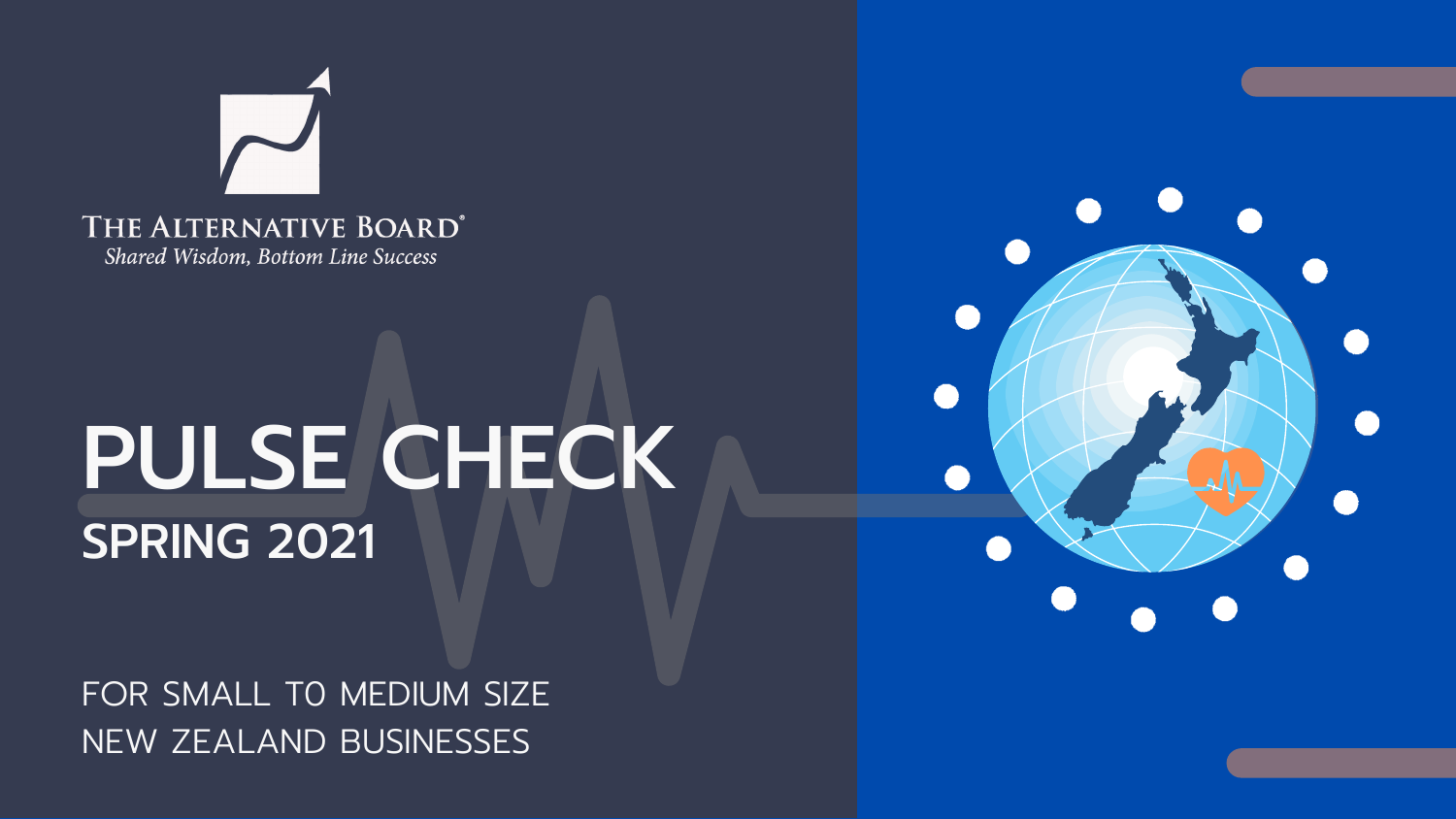### SPRING PULSE POINTS 01



https://thealternativeboard.co.nz/

The Pulse Check monitors how our members and associates are managing through the pandemic and our challenging times, asking how they are, what support they need, their views on current conditions, their confidence and the opportunities ahead. The Spring Pulse Check surveyed 727 of our members and associates between 27 October and 1 November with a confidence level of 90% and a 5% margin

The Alternative Board supports small to medium size businesses and their owners, our members, through advisory boards consisting of other local business owners, expert one-on-one coaching, a suite of business planning tools and business mentoring.

of error.



The Delta blues have hit hard as businesses bend under the weight of prolonged lockdowns in the North Island and nationwide restrictions.



The economic outlook is increasingly grim with owners struggling to manage rising input prices, inflation, interest rate hikes and staffing issues.



Business isn't booming - skills shortages, inventory supply issues, failing confidence and feelings of isolation are taking their toll.



Confidence in Government has plummeted with owners desperate for clarity and looking for leadership on key issues such as vaccination.



Business owners are heading towards breaking point. Some are ready to sell up, others are facing closure, with the remainder looking for personal and financial support to keep their businesses viable.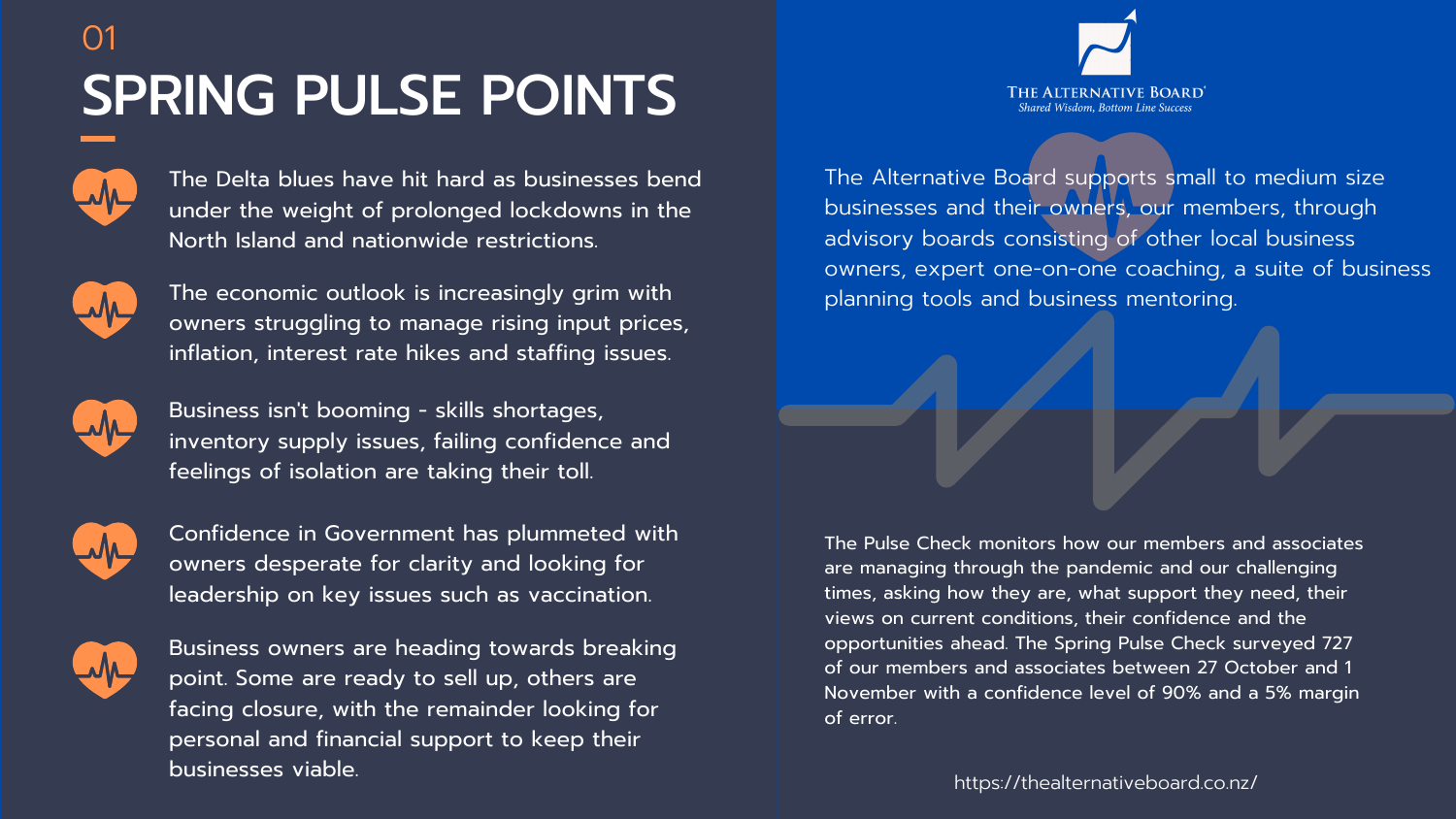## Summary 02

**The Delta blues have left business owners battered and bowed, weighed down by months of lockdown in the North Island and prolonged restrictions across the country. The Spring Pulse Check has revealed business owners are veering towards despondency and are seeking clarity from Government, firm policies and greater support. Results show we've reached a watershed moment with confidence levels plummeting, frustration and dissatisfaction setting in, combined with major concerns about the economy. Confidence among business owners has flipped from buoyant to grim and their perception that Government isn't listening to them has compounded their pessimistic view of operating conditions, with a fifth of owners ready to sell up and move on.**

**Cash flow is under pressure and, with owners facing a sharp rise in input costs, most intend to raise their own prices. Good management is easing ongoing and deteriorating supply chain issues but with more cash tied up in inventory, some report a grim struggle as they fall further behind.**

**Problems caused by worker and skills shortages are on the rise and there's a clear divide between businesses who have sorted out their vaccination policy and those who want guidance and support from Government on the issue.**

**Government actions have left owners believing they are going unheard as operating conditions worsen or become untenable.**

**The road ahead for the economy looks grim and rising interest rates will hit borrowing again putting survival out of reach for some.**

**Owners are feeling more isolated as they deal with ever-increasing pressures and, as the weather outside warms up, business owners are haunted by the icy spectre of inflation freezing confidence and stunting growth.**



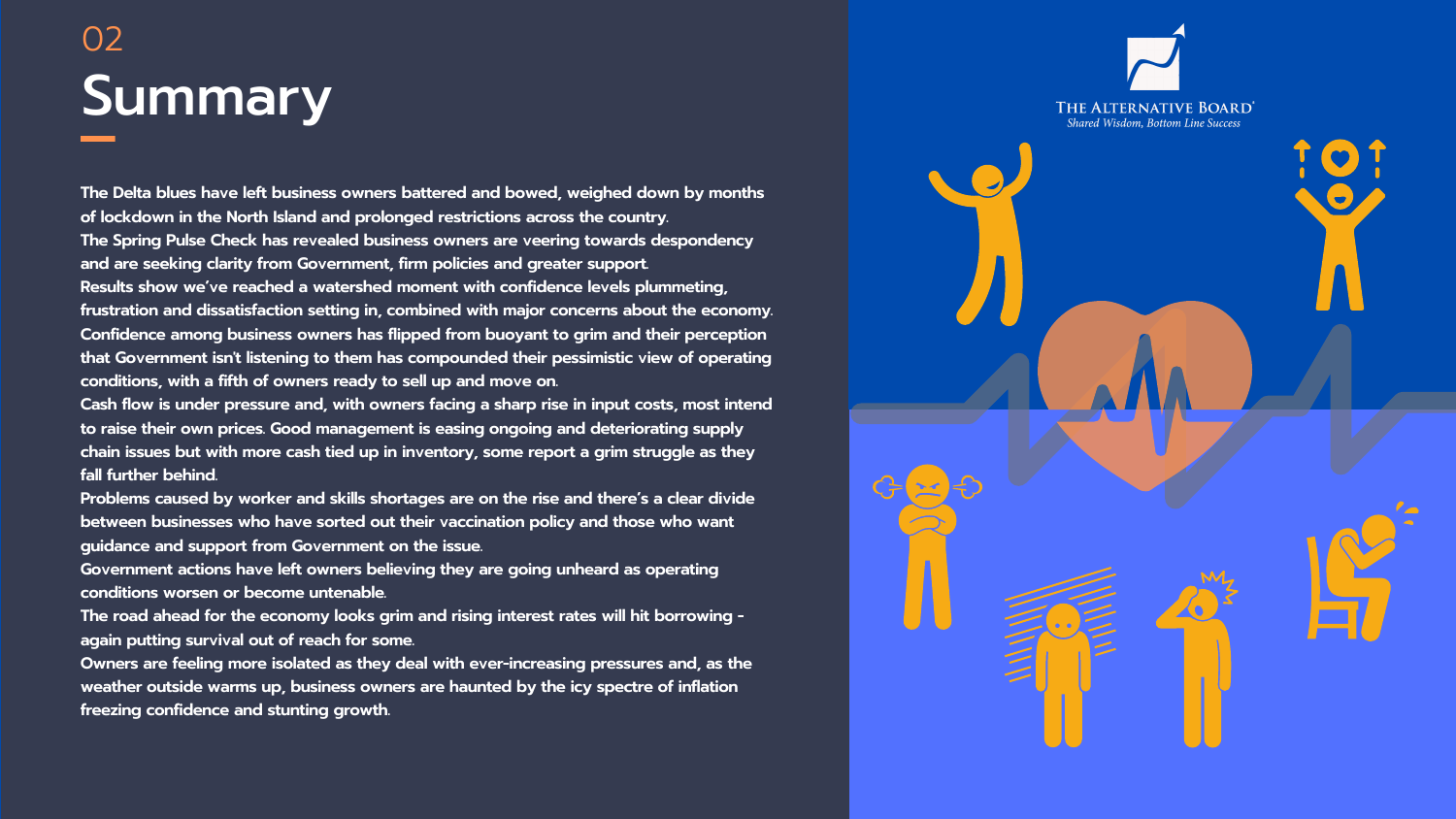Industries

03

**The Alternative Board members and associates are representative of the smallto-medium sector in New Zealand, with the majority in the 'classic small business' category, employing between 2 - 19 people, the size often referred to as the 'heart of the Kiwi economy'. Respondents came from the following sectors:**









#### **CONSTRUCTION & INFRASTRUCTURE**













**AGRICULTURE HEALTH EDUCATION SPORT & RECREATION**

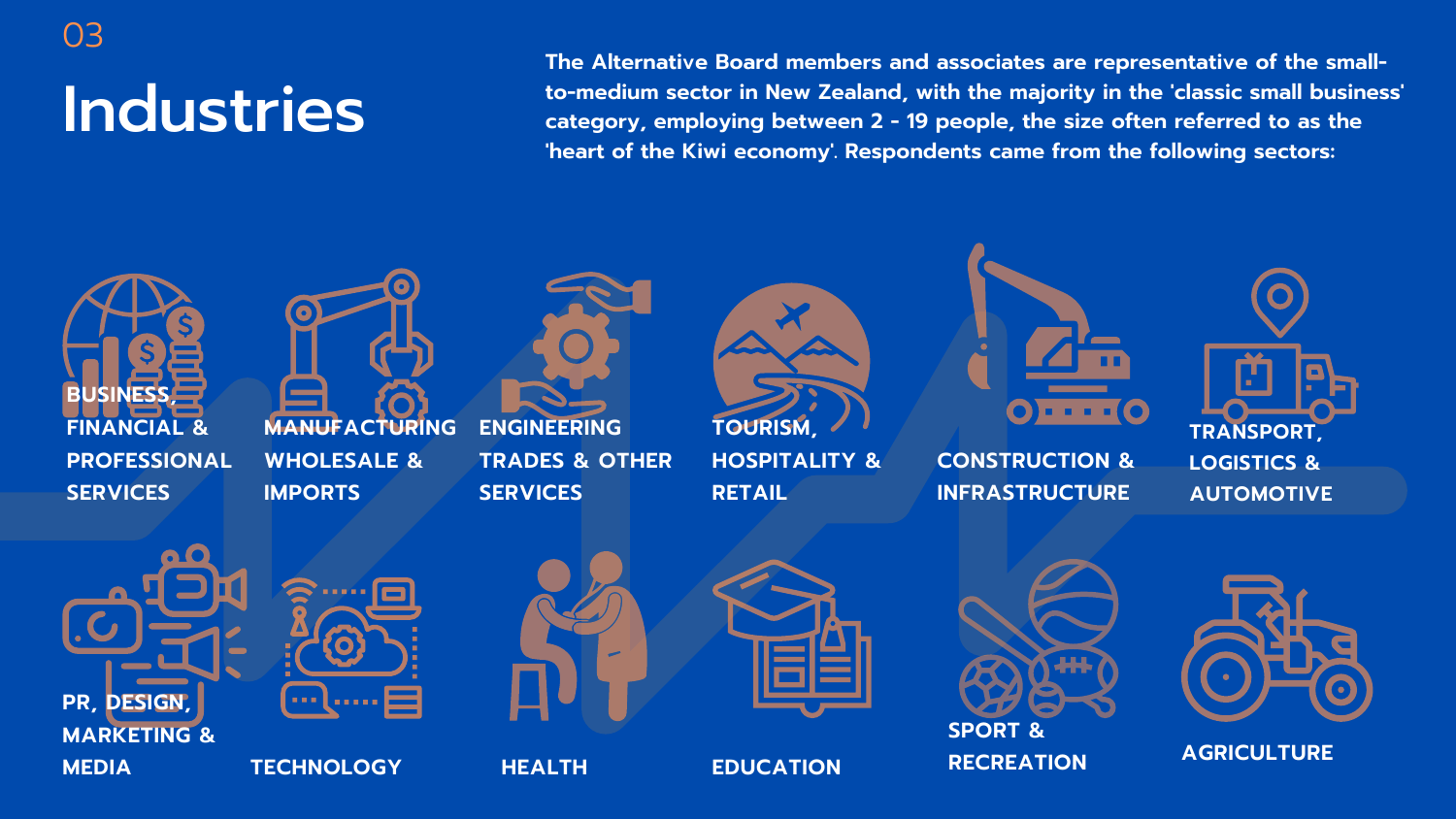Good - we 're managing fine

Grumpy - had enough and ready to sell



Grim - it' s all looking bleak



Great - future 's looking bright



Grieving - think we 'll have to



close

50%



10%

19%



 $\bullet$ 

 $\bullet$ 

 $\bullet$ 

### HOW ARE YOU FEELING ABOUT YOUR BUSINESS?

 $\bullet$ 



20%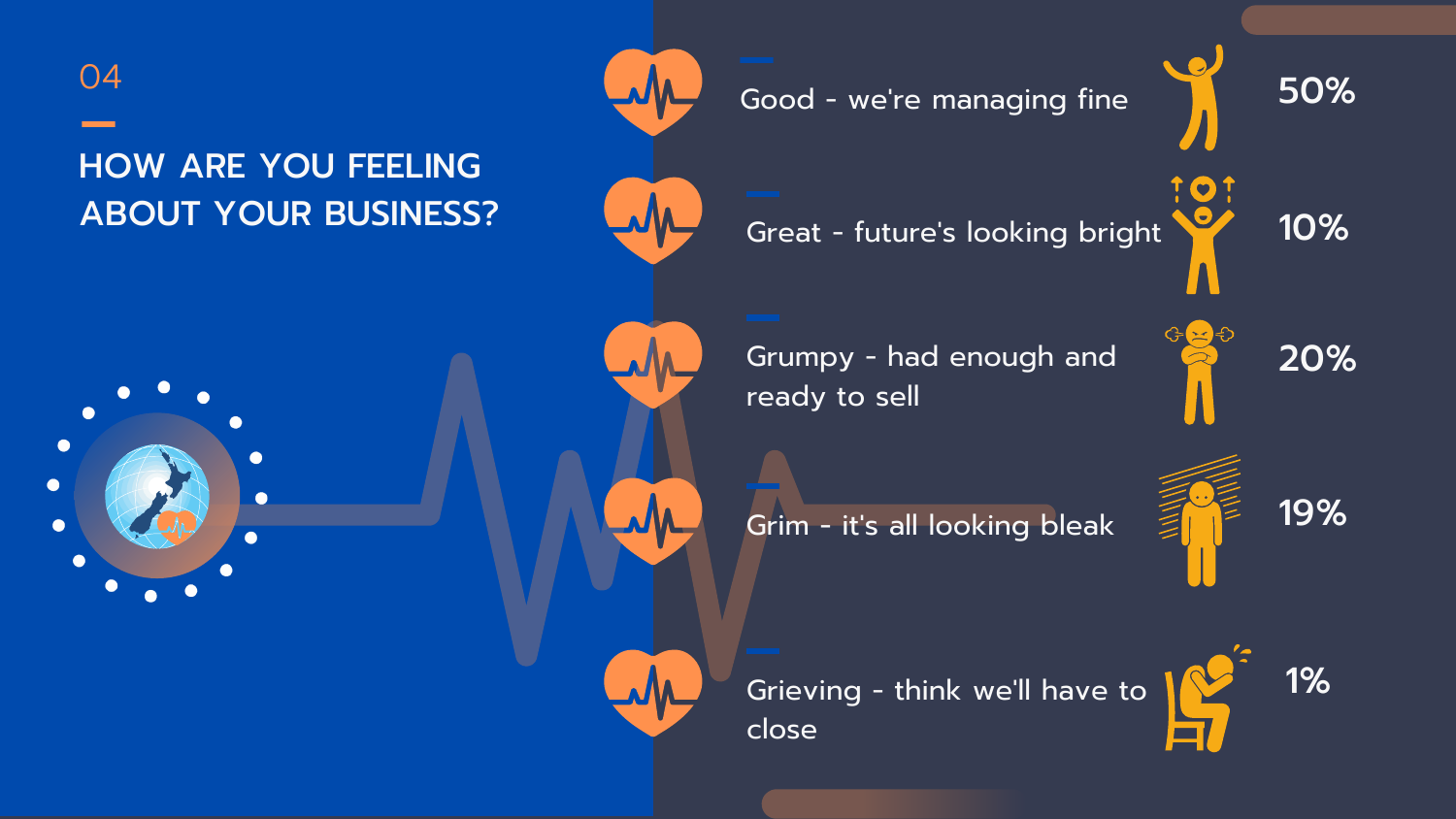

Ghastly - my confidence has drained away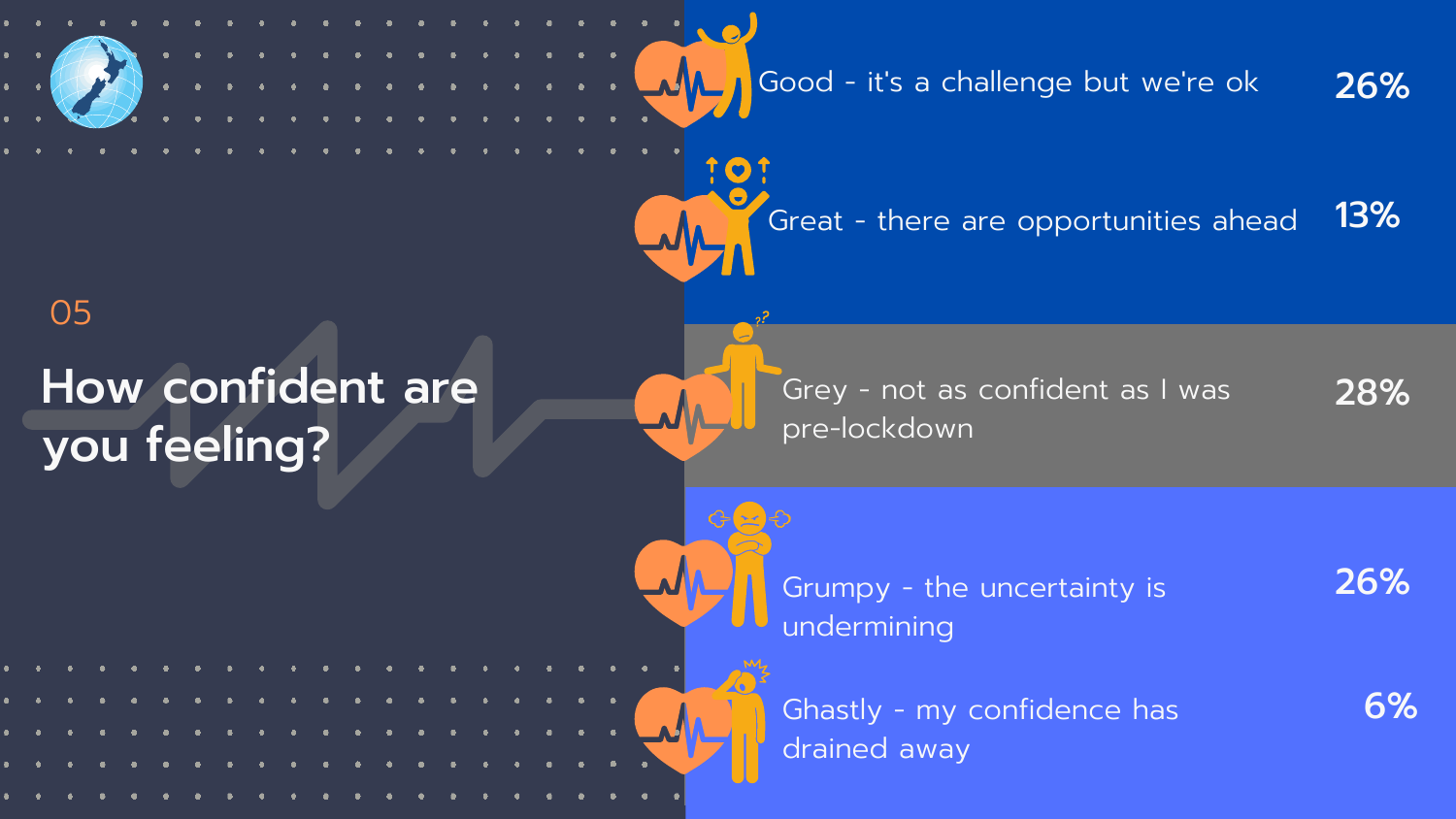#### Good - we 're paying and being paid 57%



#### Grey - not sure - could go either way 23%

#### Grim - late payments are increasing 12%

Ghastly - think we will hit a

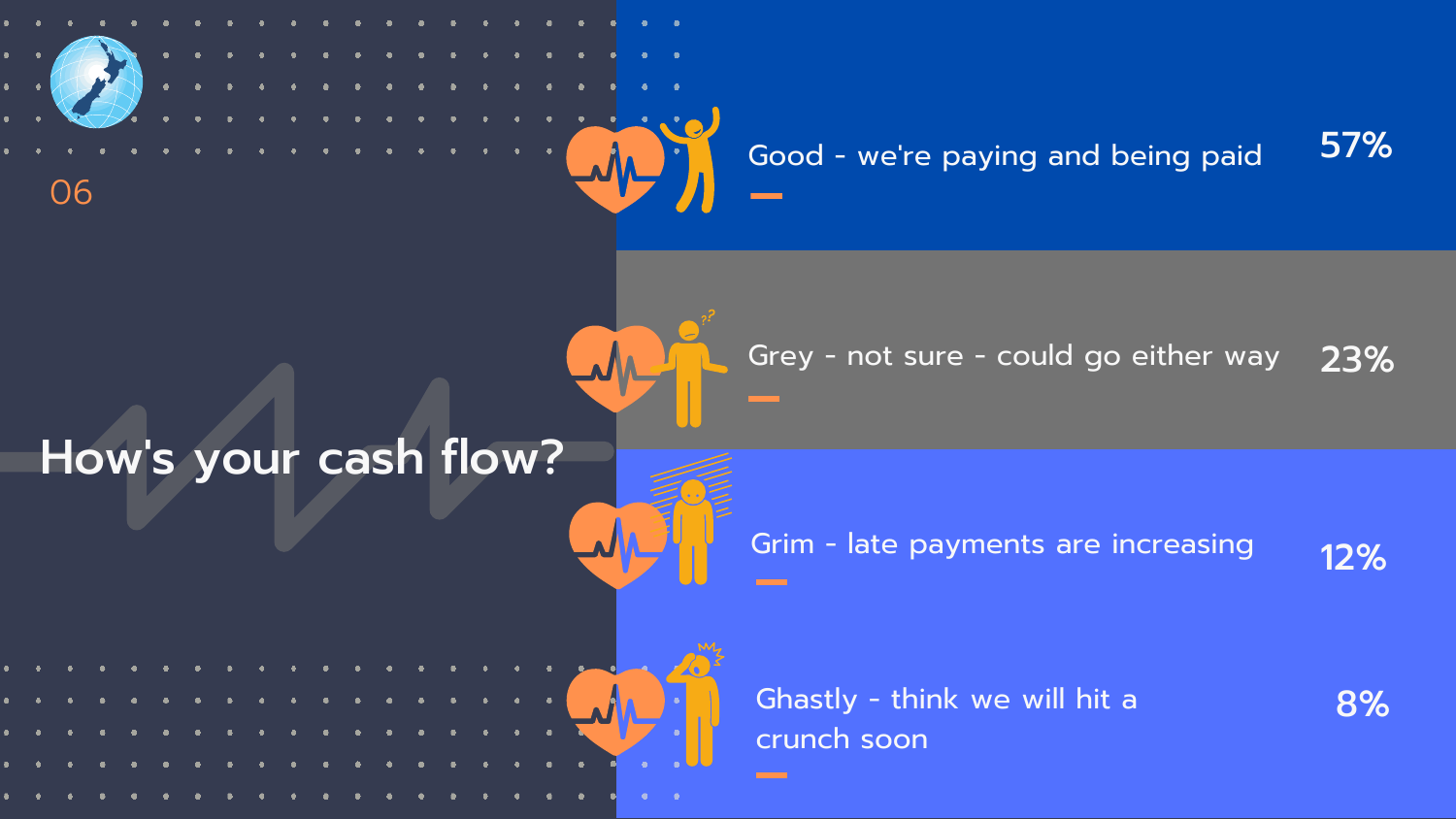Good - we 'manage

And your supplies and inventory?

### ve worked out how to



Great - no problems for us

Grim - had to tie up cash in

extra inventory

**Contract** 

Ghastly - we 're way behind and struggling

### 39%





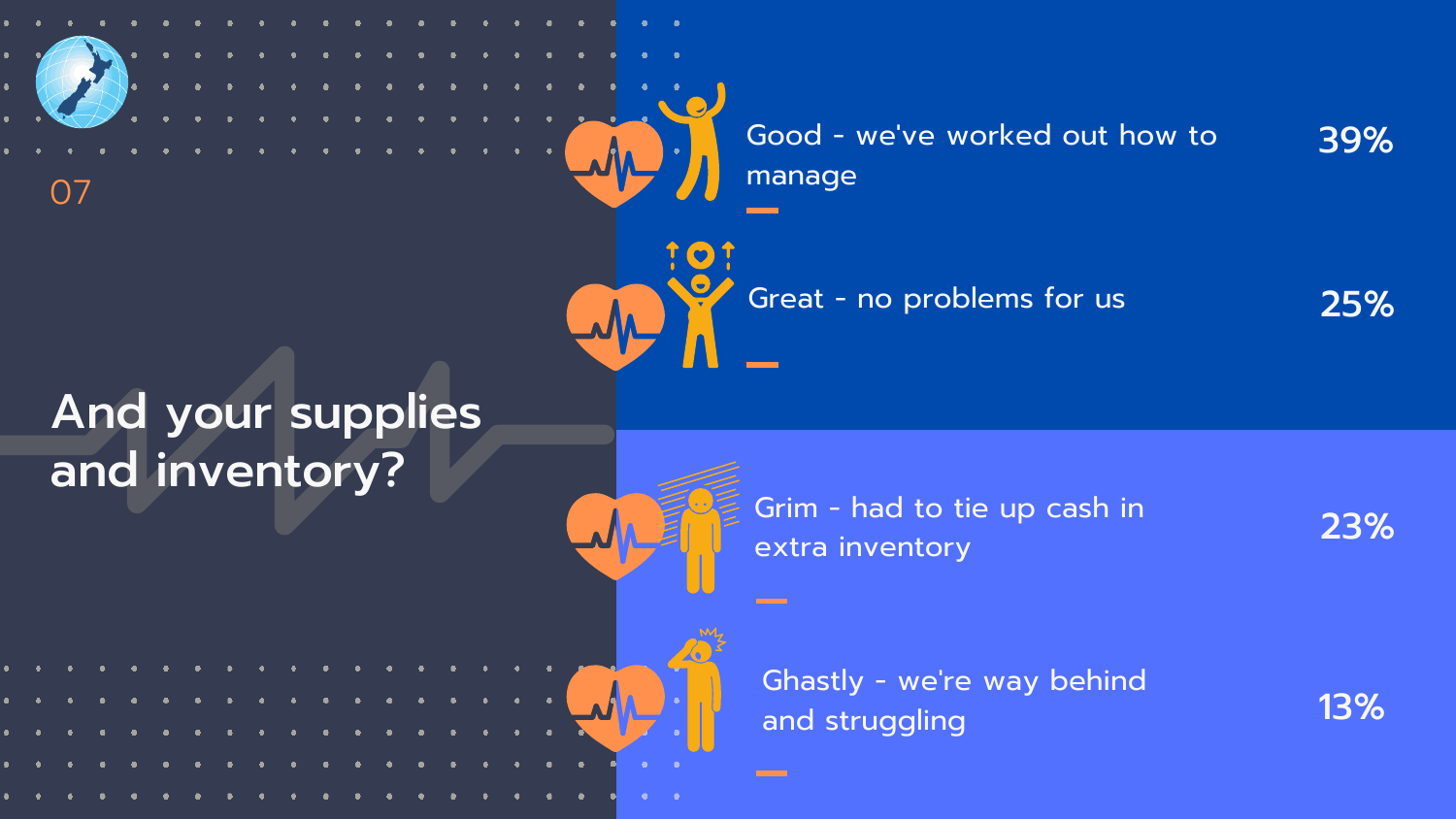## How are input costs looking?





#### Good - our input costs are steady 25%

Grim - our prices will have

#### Great - opportunity to increase profits 5%

to rise

Ghastly - customers won 't accept price rises

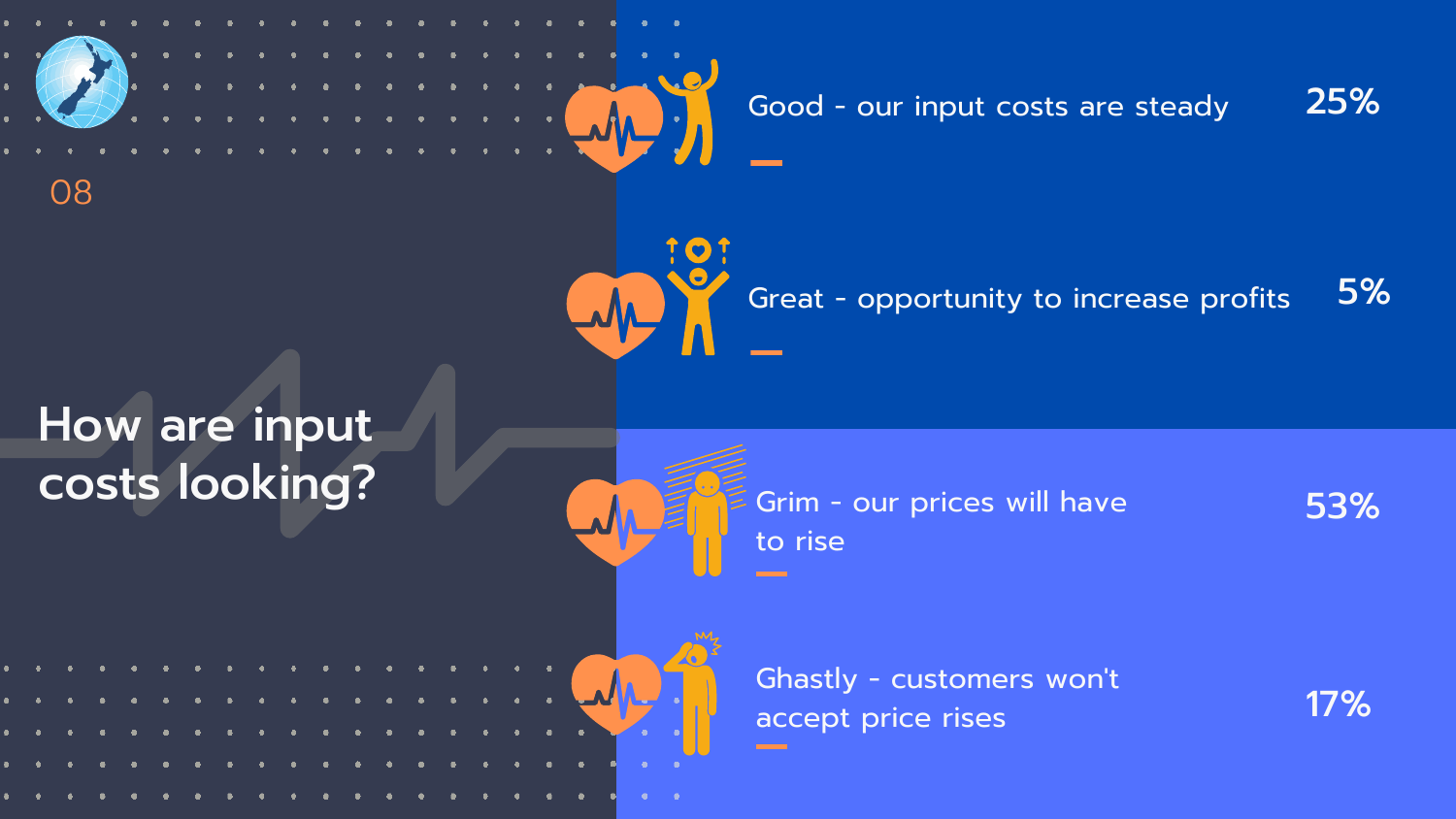

Good - we 're managing at the moment

### How 's your workforce?



09



Great - we 're fully staffed and working well

Grim - can 't get the people or the skills

Ghastly - worker shortage means lost sales

52%

11%

31%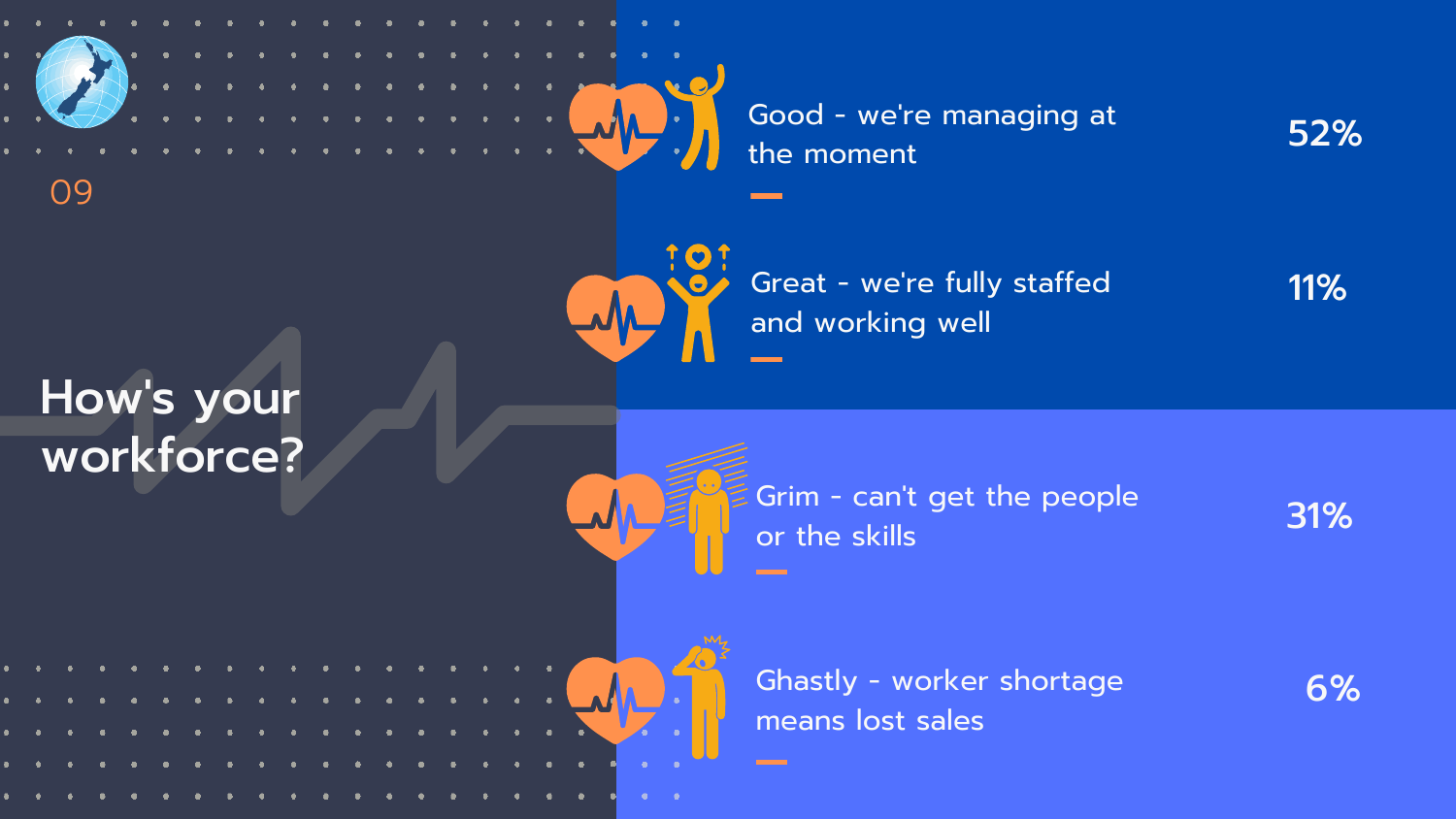

Grey - it' s complicated for us

#### ve worked it out together 26%

Grim - don 't know how to

Ghastly - need clear guidance from the Government

22%

12%

12%

### Great - everyone is double jabbed 28%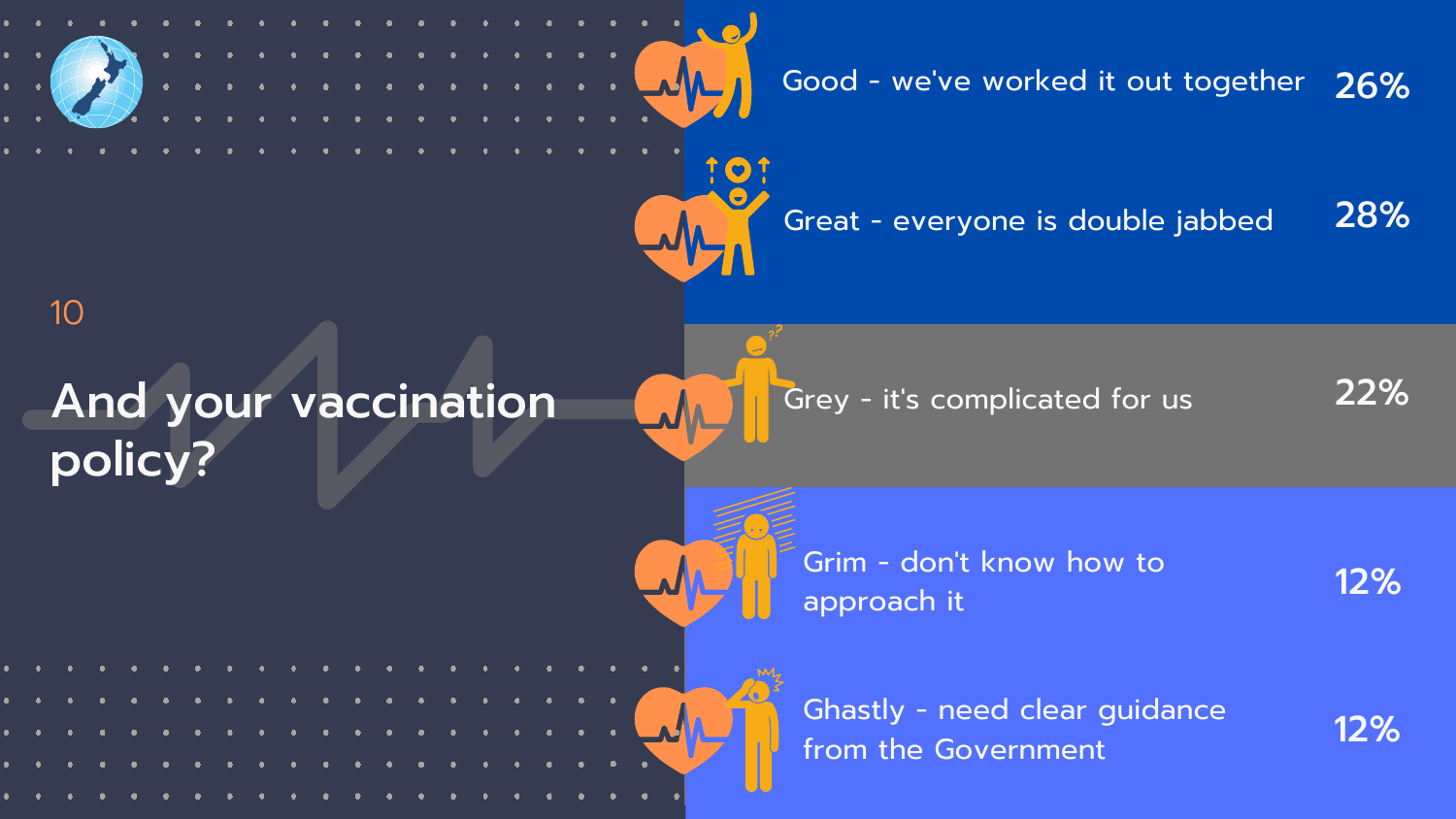**GREY - I DON'T KNOW IF IT IS OR IT ISN'T HAVING AN EFFECT**

**GHASTLY - DON'T THINK IT WILL HELP WITH WHAT'S TO COME**

**GRIM - LACK OF CLARITY IS DIMINISHING CONFIDENCE**

### 11 WHAT EFFECT IS GOVERNMENT POLICY HAVING ON YOUR BUSINESS?



**GREAT - THINK THEY'RE DOING THE BEST THEY CAN**

 $\bullet$ 

**GOOD - WAGE SUBSIDY AND SUPPORT IS HELPFUL**

**GRIEVING - GOVERNMENT ISN'T LISTENING TO BUSINESS**

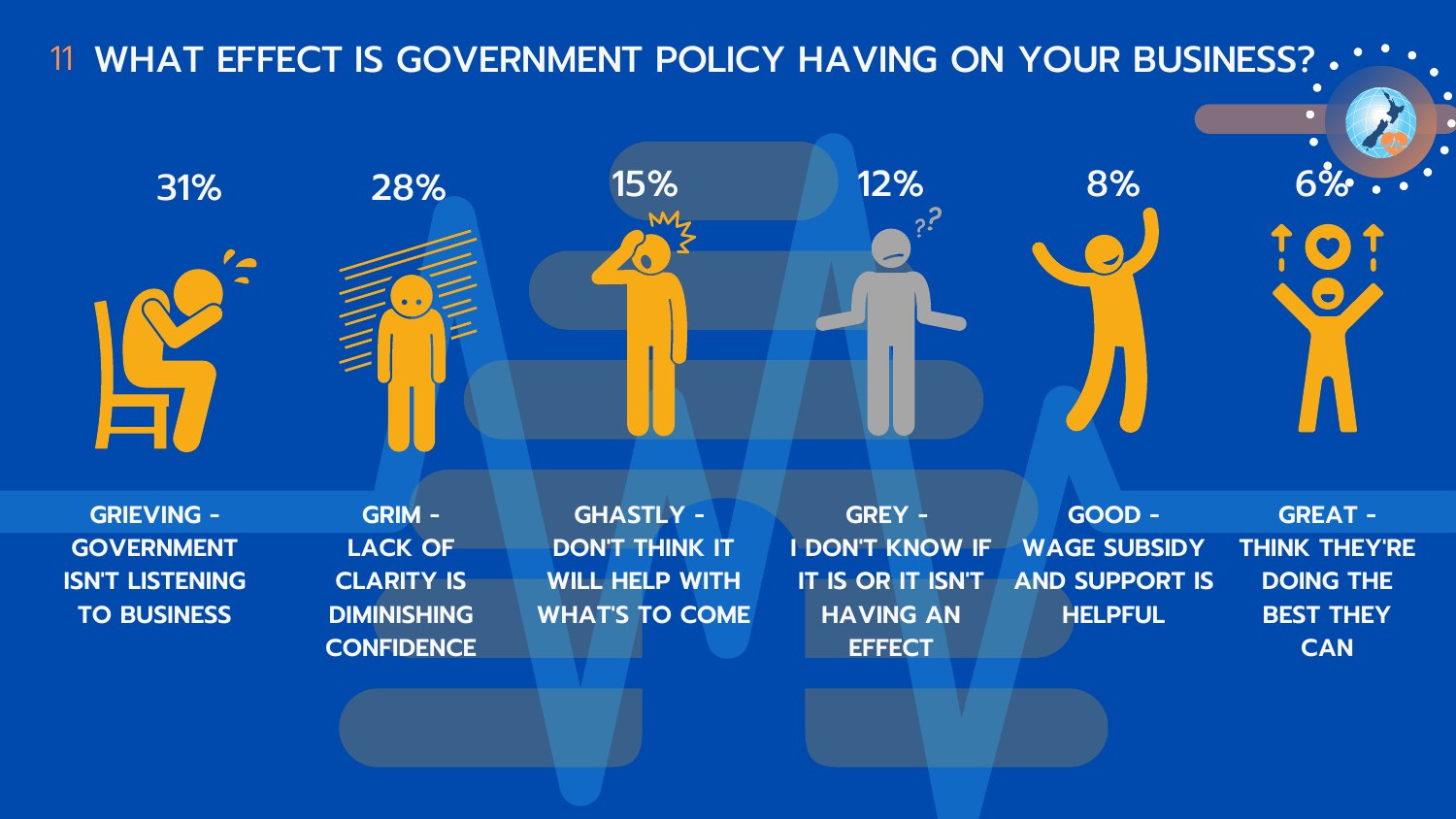**GREY - TOO EARLY TO MAKE A CALL**

**GHASTLY - THINK WE'RE IN FOR A DEEP RECESSION**

M

 $\bullet$ 



**GRIM - DISRUPTIONS, INFLATION AND SKILLS SHORTAGE ARE A REAL PROBLEM**

### 12 HOW ARE YOU FEELING ABOUT THE ECONOMY?

 $\overline{\mathbf{z}}$ 



**GREAT - LOTS OF CHANGE BUT OPPORTUNITIES TOO**

**GOOD - IT'LL COME RIGHT ONCE VACCINE NUMBERS ARE HIT**



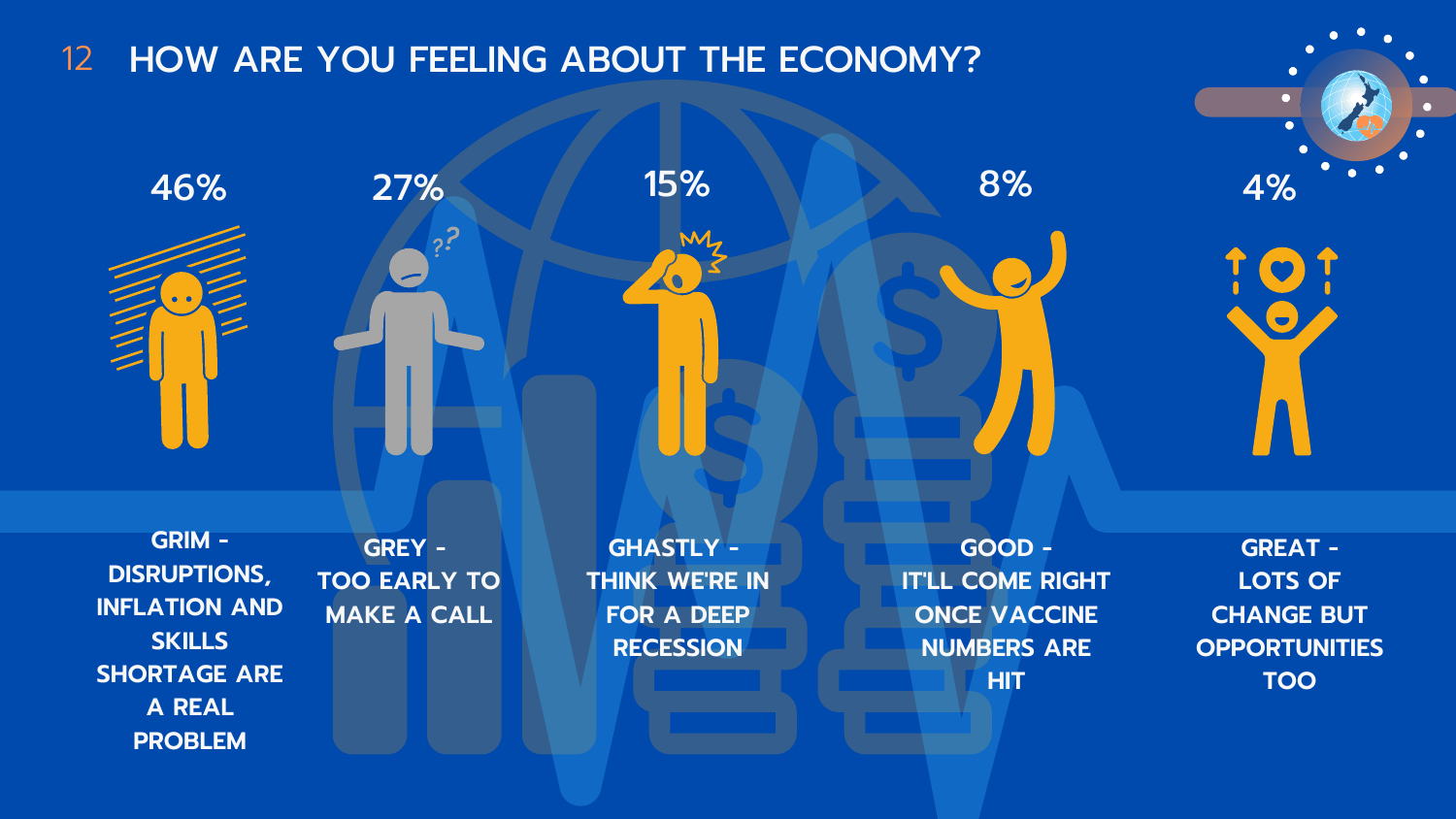**GHASTLY - LIKELY TO BREACH BANK COVENANTS**

**GRIM - WILL. MAKE BORROWING HARDER**

#### 13 THOUGHTS ON RISING INTEREST RATES?

**GREAT - WE'VE SURPLUS CASH**



**INEVITABLE TO COUNTER INFLATION**

48%

5%

41%



 $\bullet$ 

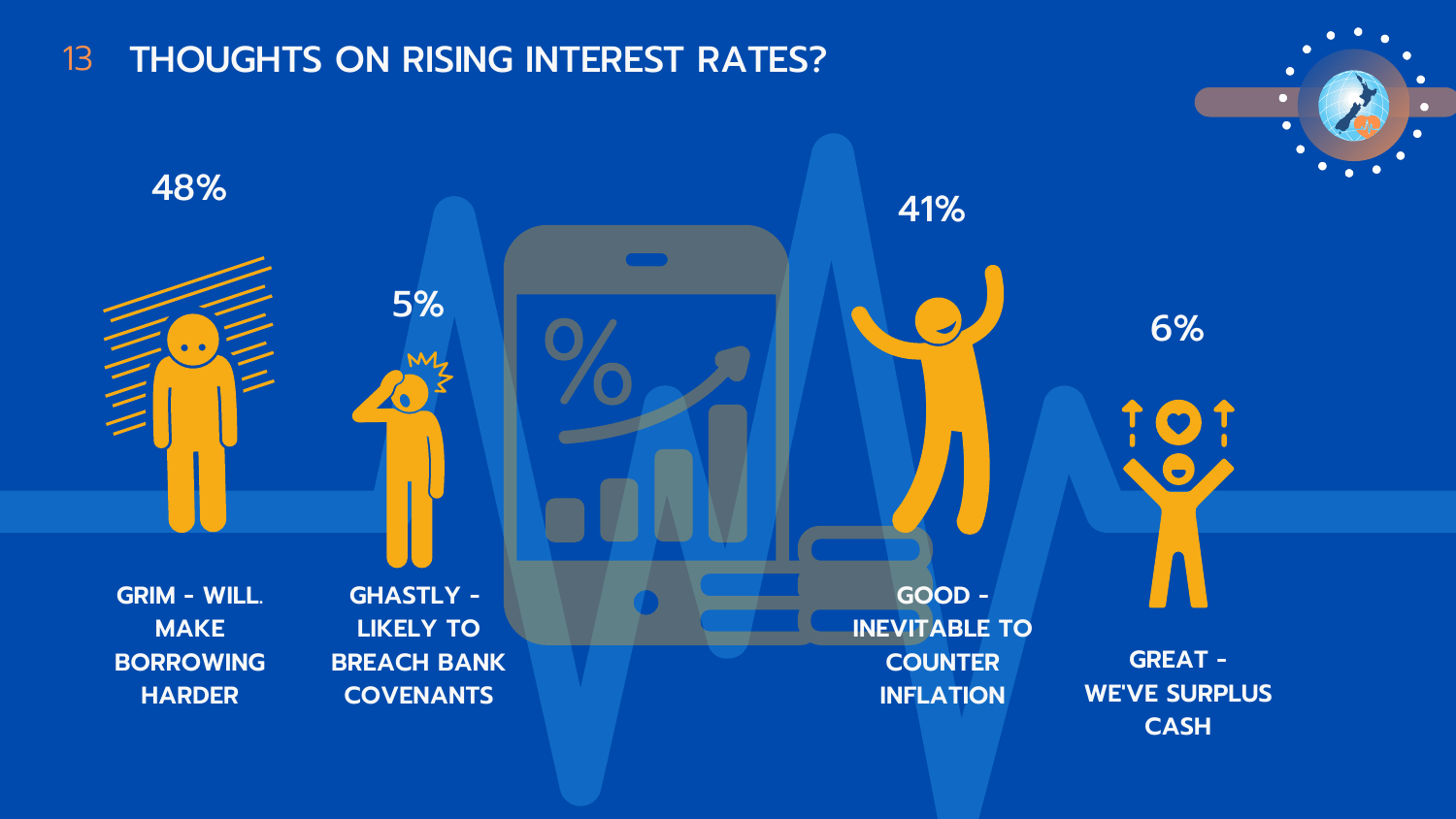Good - it' s hard but I' m ok

Grey - I' m down but not out



Grim - motivation has almost

Ghastly - rock bottom and exhausted

45%

Great - I'm fine thanks 6%





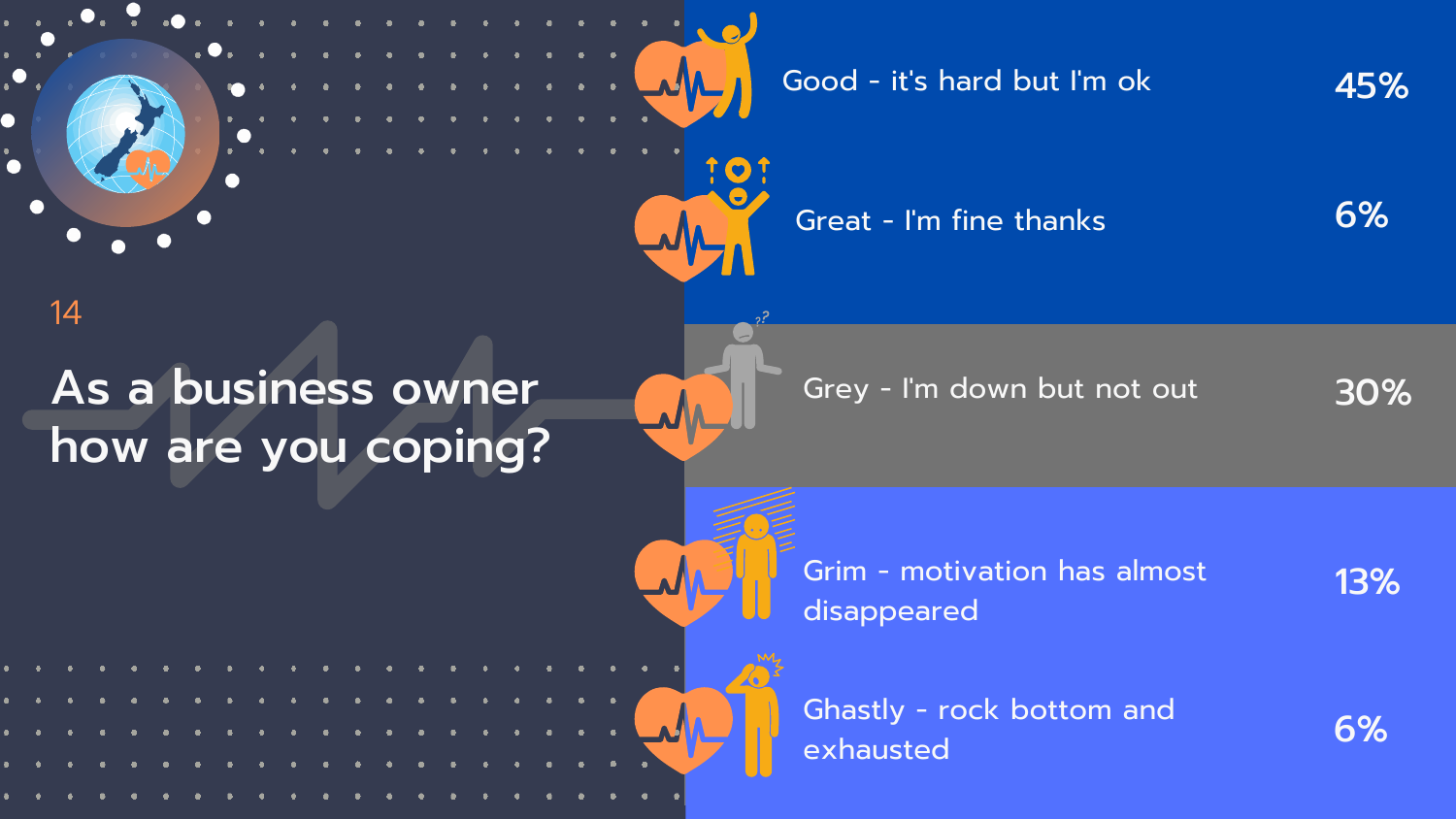

## What's your view on the support available for business owners





#### ve had support and advice 45%



Ghastly - desperately need more financial and advisory support

4%